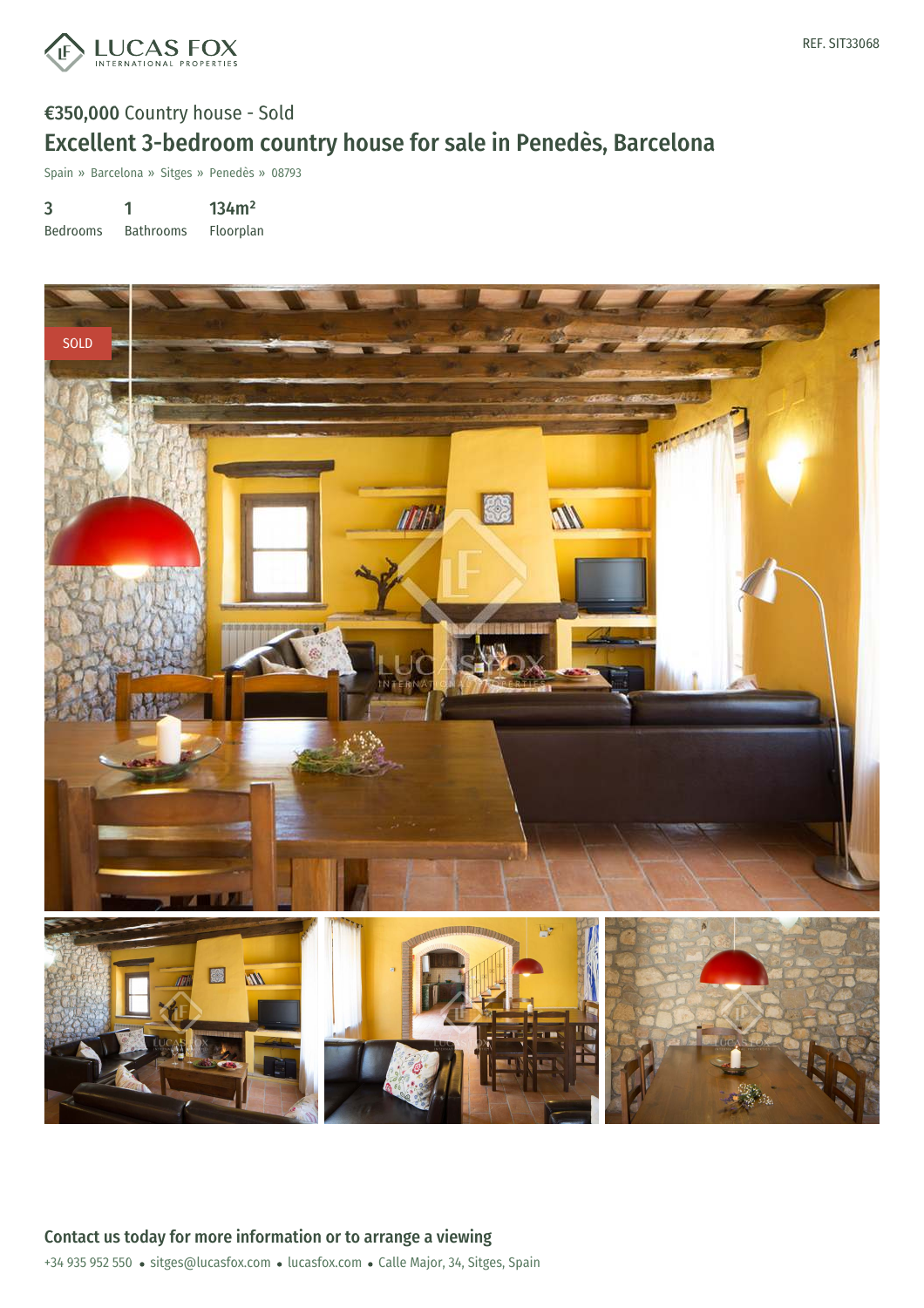

# €350,000 Country house - Sold Excellent 3-bedroom country house for sale in Penedès, Barcelona

Spain » Barcelona » Sitges » Penedès » 08793

3 Bedrooms 1 Bathrooms 134m² Floorplan

#### OVERVIEW

### Attractive country house with communal pool set in a hamlet in the vineyards of Penedes close to Sitges.

This attractively restored country house is part of a complex with 3 other houses all originally part of a large country house with a medieval tower.

The front door takes us into the entrance hall with the spacious wooden and ceramic handbuilt kitchen to the left and generous sized living and dining room to the right. There is also a WC on this floor.

The stairs lead us up to the first floor where we find 2 generous sized double bedrooms and 1 single bedroom, all with built-in cupboards and beautiful views. The family bathroom completes this floor.

The outside facilities, garden, salt water pool and BBQ pit are shared with the other 3 houses.

This property is perfect for somebody wanting an authentic but fully renovated country property either as a main home or a second home as well as a great investment as the property has a tourist licence.

Please note it is possible to buy another of these houses or the whole complex at an attractive discounted price.



[lucasfox.com/go/sit33068](https://www.lucasfox.com/go/sit33068)

Mountain views, Swimming pool, Natural light, Period Building, Period features, Vineyards, Barbecue, Built-in wardrobes, Double glazing, Equipped Kitchen, Exterior, Fireplace, Heating, Views